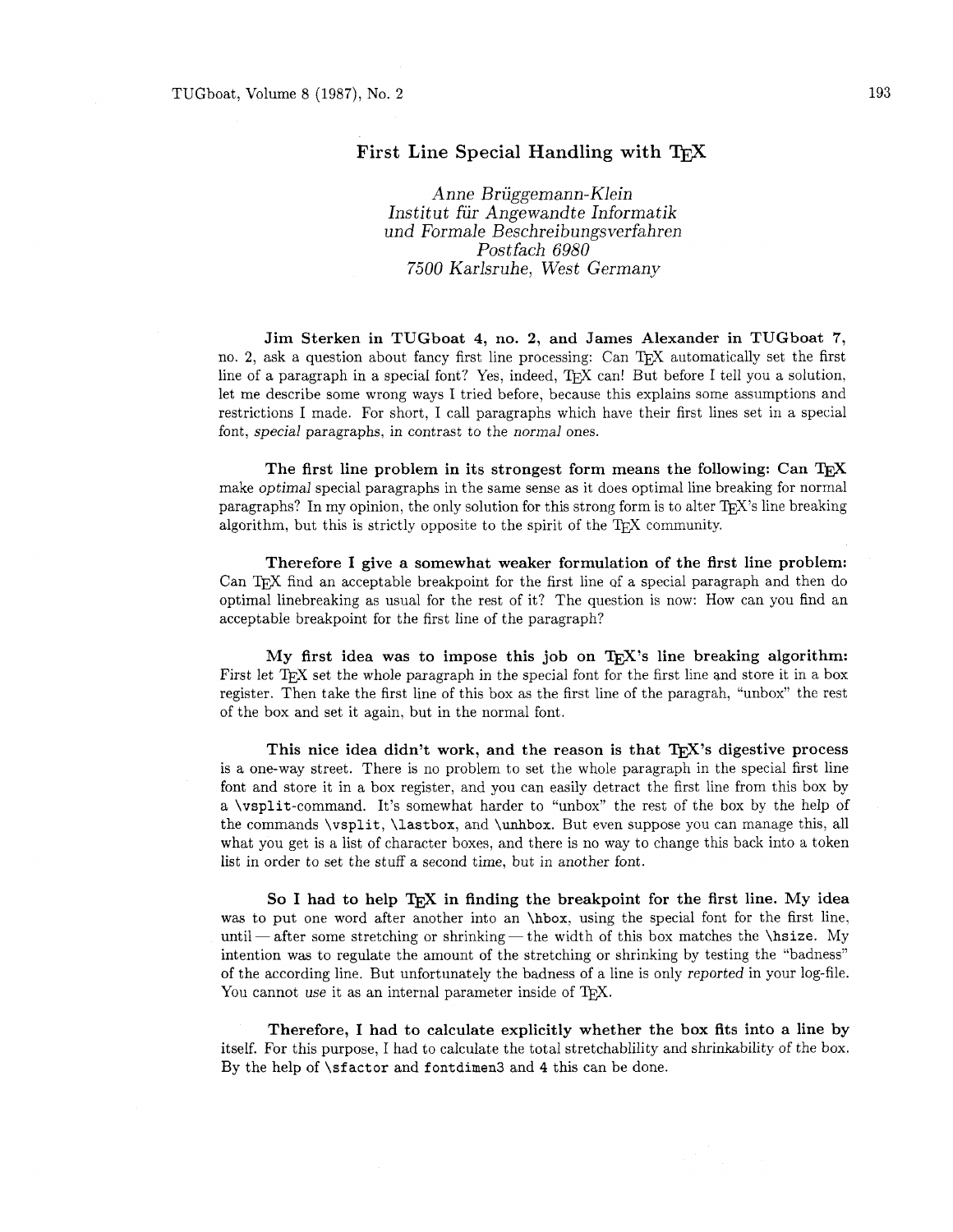But I decided to make things easier. To me it seems not necessary to do tricky spacing in a heading-like special first line. Therefore I set the first line in a \f renchspacing style. Then I only had to count the spaces in the box and multiply \fontdimen3 and 4 of the first line font by this factor to obtain the stretchability and shrinkability of this box.

Now the algorithm which finds an appropriate breakpoint for the first line works as follows. One word after the other is appended to a box until a feasible breakpoint is found. When a word has been appended, a test is made whether the box fills a line: If the width of the box is smaller than the \hsize, we have two cases: In the first case the box cannot be stretched to the \hsize. In this case the box is too short, i.e. another word must be appended and the process is iterated. In the second case, when the box can be stretched to the \hsize, this box will be the first line of the paragraph. In this case the glue set ratio is less or equal 1, i.e. the badness of the line is less or equal 100.

If, on the other hand, the width of the box has become greater than the \hsize, there are two cases again: In the first case, the box can shrink to the \hsize, and again we have a badness less or equal 100 if we take this box as the first line of the paragraph. In the second case the box is too large to shrink to the \hsize. In this case, the last word of the box is removed, and the rest of the box is my first line. Then the badness of the line is greater than 100, and it might be an underfull one.

The algorithm prefers to stretch the first line instead of shrinking it, which fits well to the heading-like character of the application. It seems better to me to stretch the first line than to hyphenate the last word of it (hyphenation could be included, but the user had to indicate possible hyphenation points in the input). Furthermore. there is no problem to multiply the stretchability and shrinkability of the first line by a factor to allow for a higher badness.

Some features of T<sub>F</sub>X don't work in the context of the macros described here. One of these is migrating material from the first line (\vadjust, e.g.). Special caution is necessary with macros. Spaces inside of macros and their arguments must be protected by grouping symbols. Some macros, for example the  $\verb|\verbatin-macc|$  from the TFXbook, don't work at all near the beginning of a special paragraph, because the token converting process is disturbed. Finally, my macros don't work if the paragraph doesn't take at least two lines of text.

The "user interface" of the macros is very simple. You can use the commands  $\frac{\frac{1}{1} \cdot \frac{1}{1} \cdot \frac{1}{1} \cdot \frac{1}{1}}{1 - \frac{1}{1} \cdot \frac{1}{1}}$  to define the font for the first line of a special paragraph (default: \firstlinefont{cmcsc10}) and \firstlineindent{<dimen>} to define its indentation (default: \f irstlineindent{Opt)). With \iff irstlineinner you can test whether you are in the first line of a special paragraph or not. and \f irstlinespecial in vertical mode starts a special paragraph. \first linespecial works also inside an \everypar-command. but be shure to remove the indentation box first.

I **I** fyou are a mathematician (like me), these macros can add a playful or narrative element to your severe subject. But if you are a philologist, why don't you improve the aesthetic effect by combining fancy first line printing with fancy printing of initials?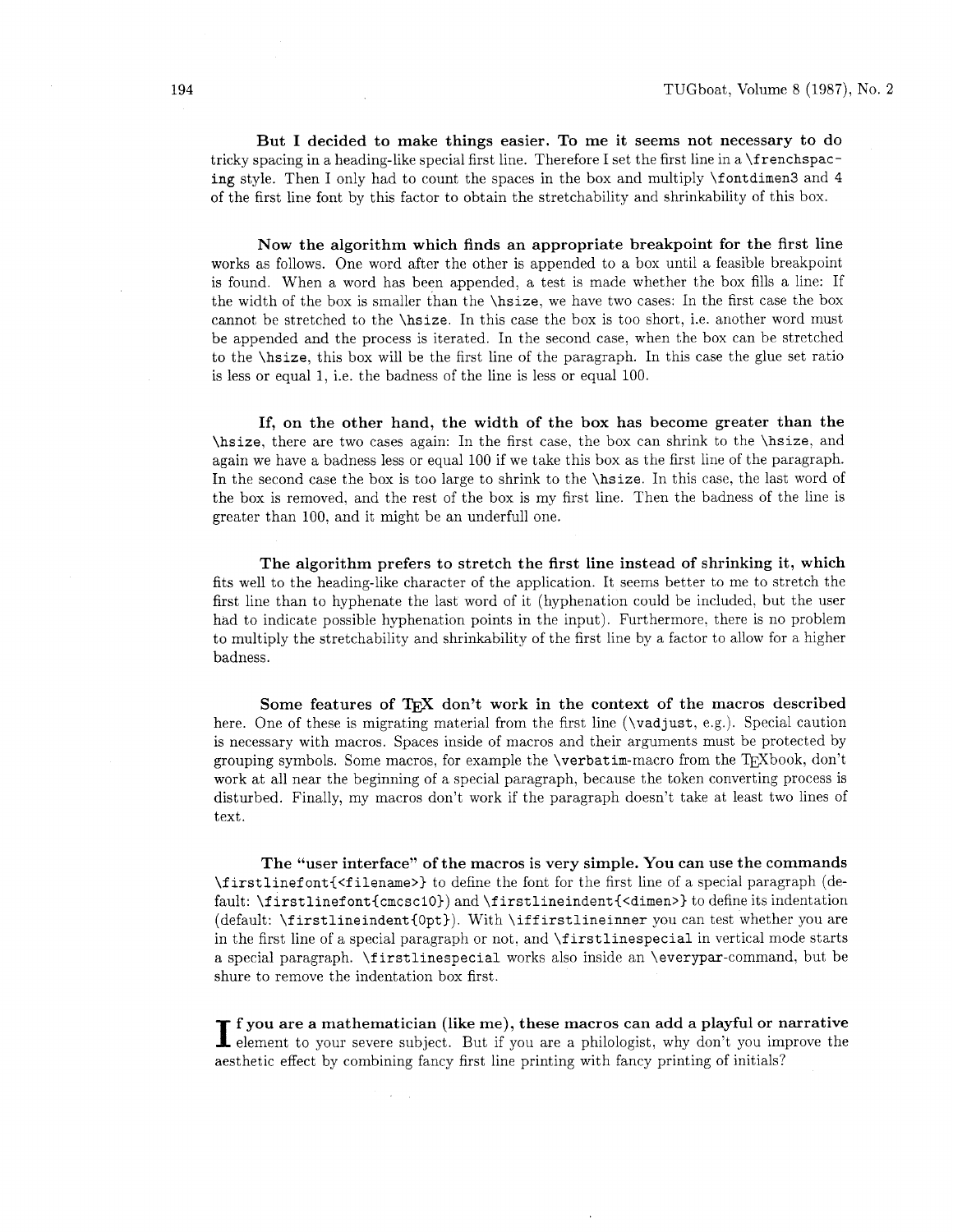**OODOD** LLLLL **<sup>0</sup>e 0 0** *<sup>0</sup>*LLLLL **P.O.O. PLOGO** FIRST LINE SPECIAL HANDLING WITH TeX **WAY. 00~00** LLLLL **oooeo** LLLLL **0000a00000000000000000000000000000000000000~~000~00000000~000000~000** LLLLLLLLLLLLLLLLLLLLLLLLLLLLLLLLLLLLLLLLLLLLLLLLLLLLLLLLLLLLLLLLLLLL % These macros can set the first line of a paragraph % in a special font. You can determine this font by the % command **\firstlinefont{<filename>).**  % The default value is \firstlinefont{cmcsc10}. % You can define the indentation of such a paragraph by % the command **\firstlineindent{<dimen>).** The default value is % \firstlineindent{Opt}. % There is a if-register \iffirstlineinner, which is true if and % only if you are in the first line of a special paragraph. % Then start the paragraph with the command \firstlinespecial % in vertical mode. \catcode'\Q=ll % 'a' is used as a letter to hide command names % from the user. %%% Allocate some internal registers: %%% The box \oldb@x contains the material which has been **W.W.** collected for the first line so far. **XXX** \newb©x tries to append another %%% word to \oldb@x. %%% The counter \spacec@unt counts the number of interword spaces %%% in \oldb@x. %%% The dimen-register \firstlineind@nt stores the indentation of %%% the special paragraphs. %%% The if-register \iffirstw@rd stores whether the first word %%% of the special line has been read already or not. %%% The dimen-registers \sp@cestretch and \sp@ceshrink store %%% the strechability and the shrinkability of the normal interword **WW** space in the font \firstlinef@nt. **%%%** The dimen-register \boxw@dth stores the width of the box \newb@x. %%% The if-register \iffirstlineinner is true iff you are in the %%% first line of a special paragraph. \newbox\oldb@x \newbox\newb@x \newcount\spacec@unt \newdimen\firstlineind@nt \newif\iffirstw@rd \newdimen\sp@cestretch

\newdimen\sp@ceshrink

\newdimen\boxw@dth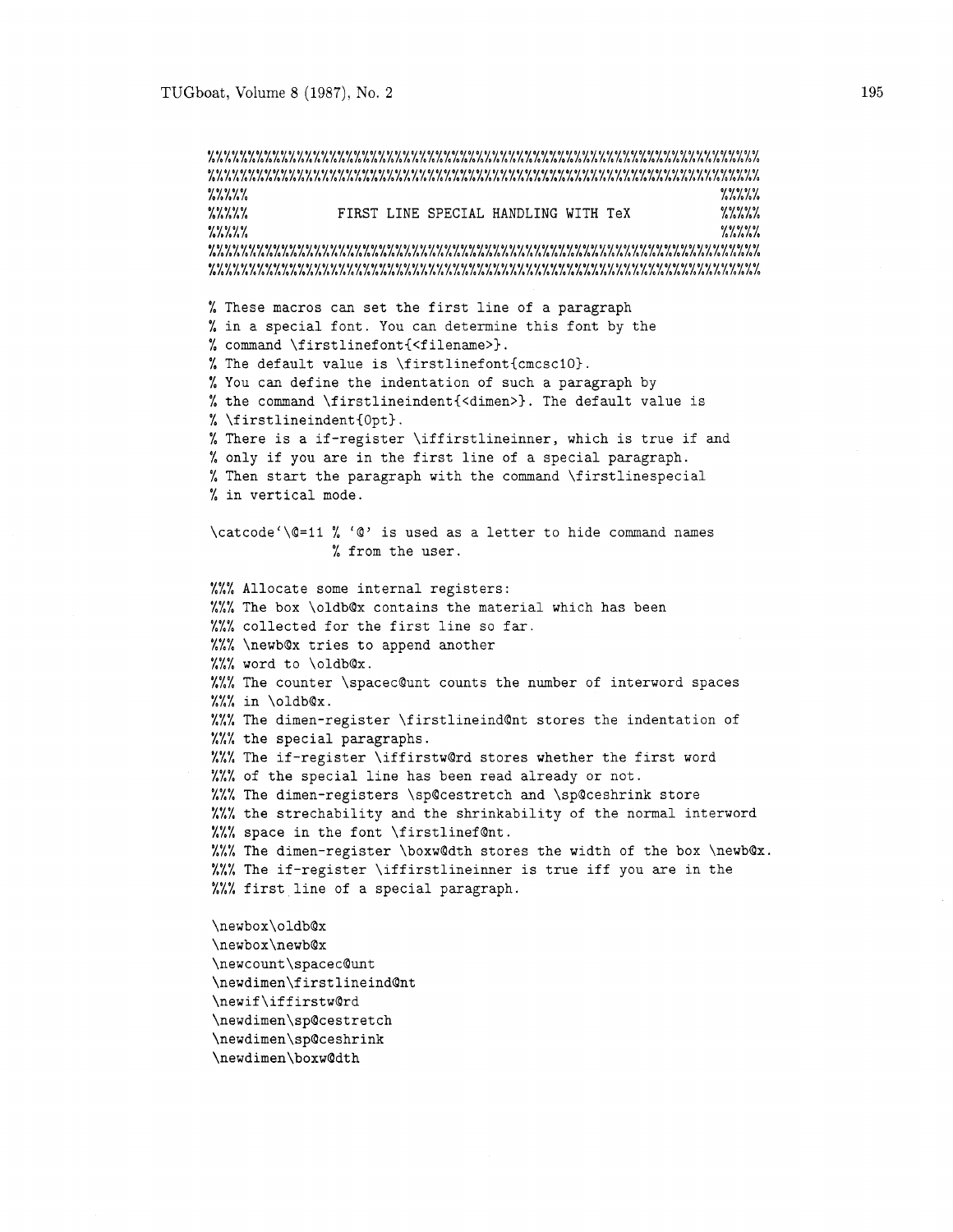```
\newif\iffirstlineinner \firstlineinnerfalse
%% \firstlinefont determines which font has to be used
%% for the first line of a paragraph.
%%% This font gets the internal name \firstlinefQnt.
%%% Default is \firstlinefont{cmcsc10}.
00s Lh/, \firstlineindent defines the indentation of a paragraph which 
%%% has been started with \firstlinespecial.
%%% This dimension is stored in the register \firstlineind@nt.
%%% Default is \firstlineindent{Opt}.
\def\firstlinefont#1{\font\firstlinef@nt#1}
\firstlinefont{cmcsc10}
\def\firstlineindent#1{\firstlineind@nt #1}
\firstlineindent{0pt}
1.7. Tirstlinespecial initializes some registers, stores the current
%%% font, switches to \firstlinefQnt,
%%% and starts the command \n@xt which does the real work. 
\def\firstlinespecial{%
     \firstlineinnertrue
     \setbox\oldb@x\hbox{\hskip\firstlineind@nt}%
     \setbox\newb@x\copy\oldb@x
     \spacec@unt 0
     \firstw@rdtrue
     \xdef\oldf@nt{\the\font}%
     \firstlinef@nt
     \sp@cestretch\fontdimen3\firstlinef@nt
     \sp@ceshrink\fontdimen4\firstlinef@nt
     \n\anglenQxt}
%%% The command \append copies \oldbQx to \newbQx and appends
%%% its argument to \newb@x, preceeded by a space, depending on
%%%\iffirstw@rd.
\def\app@nd#1{%
     \setbox\newb@x\hbox{\unhcopy\oldb@x
```
\iffirstw@rd\else\space\global\advance\spacec@unt by 1\fi #1}\firstw@rdfalse}

%%% The command \n@@xt is the heart of the whole. At the %%% beginning of a \firstlinespecial-command, \n@xt has the %%% same meaning as \nQQxt. When \nQQxt comes to work, \oldbQx %%% contains the material which has been collected so far for the **<sup>11</sup>***<sup>0</sup>*/./,A first line of the paragraph, i.e.-\oldbQx is an initial part of %%% the first line. %%% \nQQxt reads the next word of the paragraph and appends it to **80.** A/,/, \newb@x, which is a copy of \oldb@x. As its last command, \nQ@xt %%% calls in \n@xt again, which iterates the process.